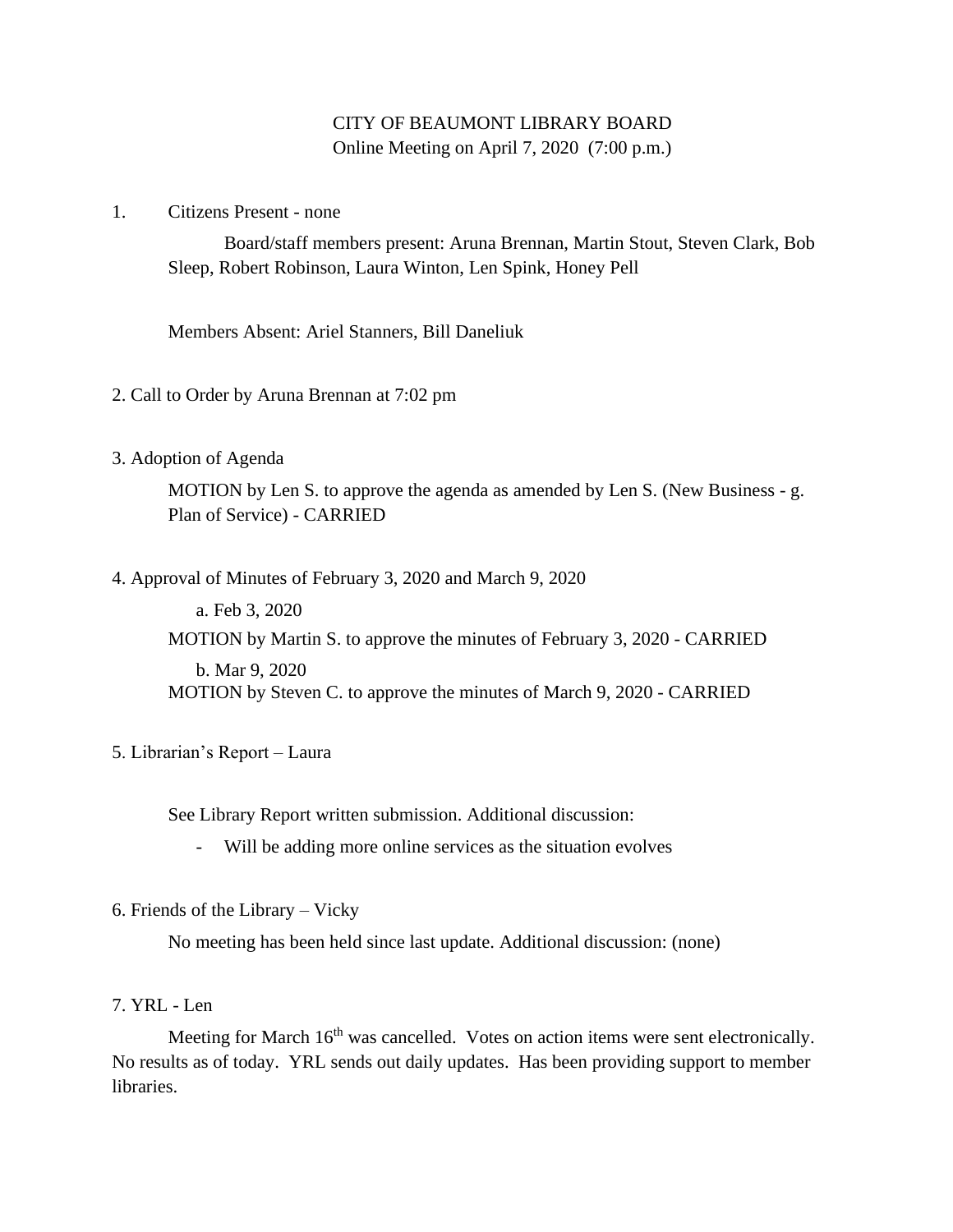## **BUSINESS**

8. Business

- a. 2020 Public Library Board Operating Grant Application
	- Deadline is June 2020, Library Manager will be working on this.
- b. Policy Updates
	- Len will be reaching out to begin updating the policies which expire in 2020
- c. RFP Our Places and Play Master Plan
	- Should continue with constructing an RFP.
- d. Library Service Agreement with the City of Beaumont
	- Current Library Service Agreement was valid until 2014. Len will look for a newer version. Need to update to reflect City status
- e. Selection of Friends liaison
- Laura W. will be the Friends liaison
- f. Human Resources (In Camera)

MOTION to go in camera by Martin S. at 7:43 pm - CARRIED

MOTION to come out of camera by Len S. at 8:02 pm - CARRIED

MOTION by Len S.- The Board directs the Board Chair to reach out to the City's lawyer to discuss Human Resources questions in relation to Covid-19, with a budget not to exceed \$2500.00 - CARRIED

- g. Plan of Service
- Plan of Service expires at end of the year. Public consultation will have to be virtual and may not be at the forefront of the public's mind. Laura will reach out to YRL and Strathcona County to gather advice. With the uncertainty of how to frame our service over the next few years, it may be best to contact PLSB for direction as well. Laura will report back at the next meeting.
- 9. Correspondence
	- a. Canada Summer Jobs 2020
	- b. FAQs on Public Library Response